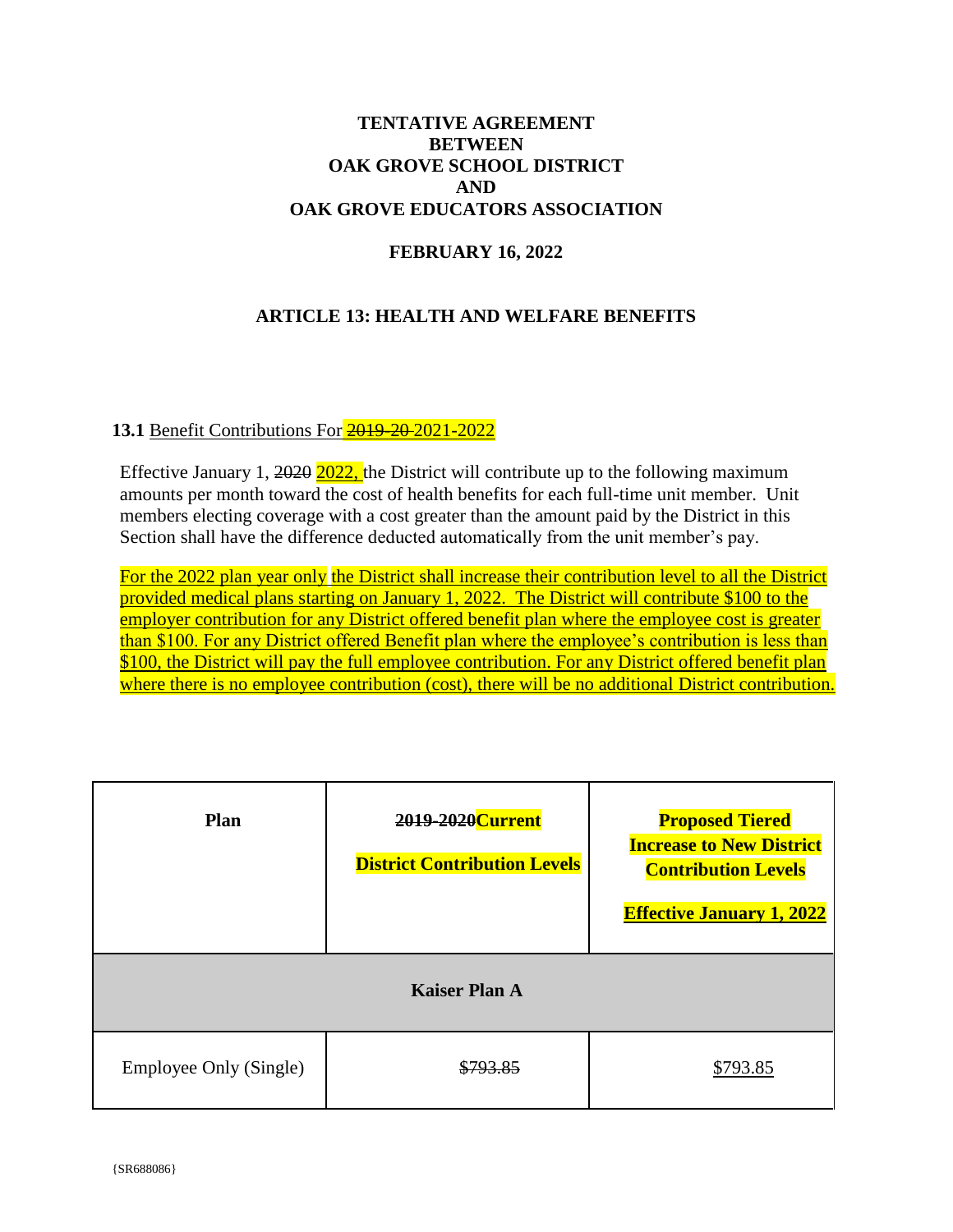| <b>Employee Plus 1</b>             | \$1,433.91 | \$1,533.91 |  |  |
|------------------------------------|------------|------------|--|--|
| Employee + 2 Or More<br>(Family)   | \$1,987.49 | \$2,087.49 |  |  |
| <b>Kaiser Plan B</b>               |            |            |  |  |
| <b>Employee Only (Single)</b>      | \$793.85   | \$793.85   |  |  |
| <b>Employee Plus 1</b>             | \$1,433.91 | \$1,494.10 |  |  |
| $Employee + 2 Or More$<br>(Family) | \$1,987.49 | \$2,087.49 |  |  |
| <b>Kaiser Plan D</b>               |            |            |  |  |
| Employee Only (Single)             | \$650.07   | \$668.60   |  |  |
| <b>Employee Plus 1</b>             | \$1,200.15 | \$1,300.15 |  |  |
| Employee + 2 Or More<br>(Family)   | \$1,656.71 | \$1,756.71 |  |  |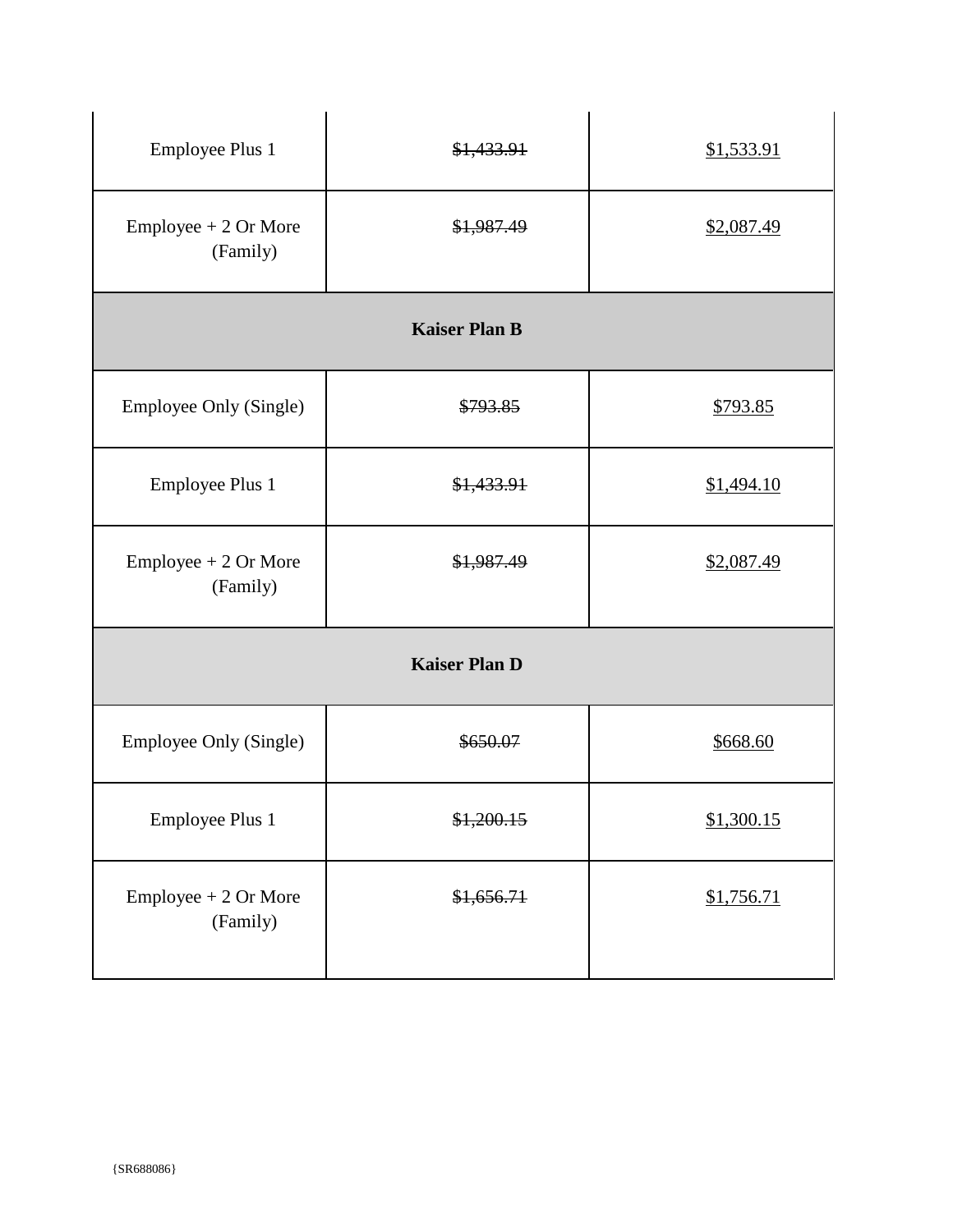| <b>Sutter Health HMO (\$20 Co-Pay)</b>     |            |                                                                       |  |  |
|--------------------------------------------|------------|-----------------------------------------------------------------------|--|--|
| <b>Employee Only (Single)</b>              | \$811.44   | \$851.90                                                              |  |  |
| <b>Employee Plus 1</b>                     | \$1,591.96 | \$1,691.96                                                            |  |  |
| $Employee + 2 Or More$<br>(Family)         | \$1,719.45 | \$1,819.45                                                            |  |  |
| United HMO (\$20 Co-Pay)                   |            |                                                                       |  |  |
| Employee Only (Single)                     | 811.44     | \$844.91                                                              |  |  |
| <b>Employee Plus 1</b>                     | 1591.96    | \$1,691.96                                                            |  |  |
| <b>Employee</b> + $2$ Or More<br>(Family)  | 1719.45    | \$1,819.45                                                            |  |  |
| <b>United PPO Traditional and PPO Plus</b> |            |                                                                       |  |  |
| Employee Only (Single)                     | \$1,012.05 | \$1,112.05 PPO<br>Traditional<br>\$1,012.05 United<br><b>PPO Plus</b> |  |  |